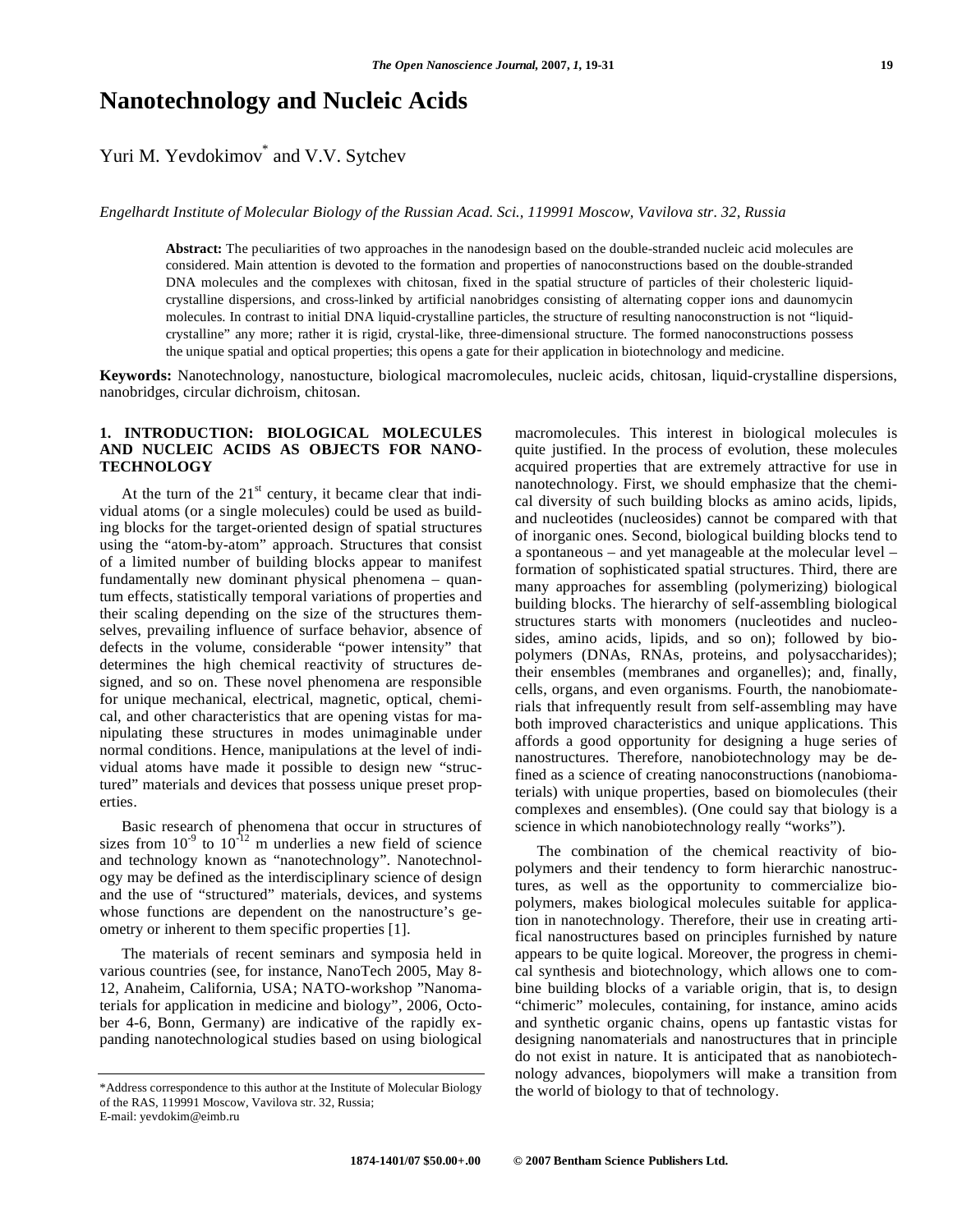Nanodesign based on the double-stranded (ds) nucleic acids (NA's), i.e. directed creation of three-dimensional (3- D), spatial constructions with the tailored properties, "building blocks" of which are ds NA molecules or their complexes with biologically active compounds [2], is a topic of current theoretical and experimental interest [3-13].

 The very possibility of using ds NA for formation of nanoconstructions (NaC's) with controlled parameters is based on a few properties characteristic of NA molecules only  $[2]$ :

- (i) samples of NA molecules of preset sequence of nitrogen bases ranging in length from just a few nucleotides to chains several tens of micrometers long can be obtained in production quantities using routine biotechnological procedures. (This is not the case for any other polymer);
- (ii) short helical molecules of ds NA with lengths of the order of 100–1000 Å have a high local rigidity under standard solvent conditions that allows such molecules to be used as "building blocks" without disturbing their physical properties;
- (iii) the predicted spatial families of rigid ds NA molecules and the mode of intermolecular interaction under various conditions as well as the intrinsic susceptibility of the NA secondary structure to external stimuli mediated by small molecules or ions, open up a gate for the directed regulation of the characteristics of designed spatial constructions, i.e. to fabricate nanomechanical devices;
- (iv) the nitrogen bases in the spatial NA constructions retain their capacity to interact with diverse chemical compounds and biologically active substances, as well as to orient these compounds in respect to the NA molecular axis, which imparts an additional chemical reactivity to the whole structure;
- (v) the flexible single-stranded NA "recognizes" its complementary strand and, owing to H-bonds, forms a stable complex with the latter, thus providing an opportunity to prepare a rigid ds molecule with preset composition;
- (vi) the formation of branching points in the ds NA molecules combined with complementary (recognizing, "sticky") ends allows one to design plane lattices and sophisticated spatial structures.

 Researchers nave become progressively more and more interested in ds NA's, which serve as building blocks for 3-D nanoconstructions with controlled properties. There are two nanodesign strategies, which utilize different NA properties, however, irrespective of the concrete strategy, the structure of nanomaterials based on a ds NA may be controlled to a molecular-level precision.

 In this review we have attempted to consider briefly the backgrounds of two different strategies of nanodesign based on the double-stranded DNA molecules, compare the peculiarities of the formed DNA nanoconstructions, and outline the opportunities for the practical application of these nanoconstructions.

## **3. NANOCONSTRUCTION DESIGN STRATEGIES**

## **3.1. Step-by-Step Design**

 Currently, several strategies (approaches) in the design of NA NaC's have been described, which can arbitrarily be referred to as successive or step-by-step design. The first approach is based on successive modification of the initial ds NA (or a synthetic polynucleotide) molecule, and it was pioneered by N. Seeman in 1982 [14] (Fig. **1**).

 The strarting step [15] in N. Seeman approach consists in preparing NA's fragments with single-stranded "sticky" ends using biochemical procedures or direct chemical synthesis. The interaction between the sticky ends of different NA fragments leads to the formation of a single structure with two breaks in the sugar-phosphate chains (Fig. (**1**), II). These breaks are cross-linked by enzyme - ligase, and, as a result, a rigid ds NA is formed. The second step is the formation of a branching point (cruciform structure, III) using NA fragments with a specific sequence of nitrogen bases. The cruciform structures may consist of three or four branches; i.e., they can differ in their spatial shapes. Sticky ends are formed in the cruciform ds NA molecule using enzymes. Crosslinking of the sticky ends of these initial molecules results in the formation of the first nanostructure - a plane 2-Dnanolattice composed of ds NA molecules.

 Due to mobility of the DNA structure at the branching point, the resulting flate nanolattices is not very rigid. To obtain more rigid nanolattices, a few additional approaches, which may be called "supplementary" to the approach suggested by Seeman have been used. In particular, one of such technique (by D. Bergstrom [16]) is based on the use of molecule composed of two single-stranded selfcomplementary oligonucleotides, the ends of which are bound to each other *via* a rigid chain of two *p*-(2 hydroxyethyl)-phenylethynylphenyl spacers linked to a tetrahedral carbon atom. The complementary hybridization of oligonucleotide fragments, which results in the formation of ds structure, is accompanied by the development of a set of multiarm-star-shaped nanolattiles. The structural rigidity of this nanolattice is enabled by the sequential alternation of hydrocarbon moieties with a fixed spatial structure and ds oligonucleotides. Another technique by Niemeyer *et al*. [17] is based on the use of bis(biotinylated) DNA molecule and biotin-binding protein - streptavidin. This allows plane nanolattice shaped as closed rings to be made using reactions of complex formation.

 Using an appropriate nucleotide sequence in starting single-stranded DNA's and adequate cruciform structures, N. Seeman obtained a cube-shaped nanoconstruction, in which ds DNA molecules served as the stiffening ribs. Various aspects of step-by-step strategy have been reviewed, different plane lattices, as well as a cube-shaped nanostructure, octahedrons, dodecahedrons, and so on, in which ds DNA molecules served as the ribs, have been discussed [18 ].

 It is noteworthy that the design of nanostructures using the technique described above requires large expenditures. Indeed, it is necessary to obtain the NA fragments with specified sequences of nitrogen bases or their complexes with concrete "linkers"; to use a wide set of enzymes (restrictases and ligases) for splitting and cross-linking of NA fragments between desired nitrogen bases, to select specific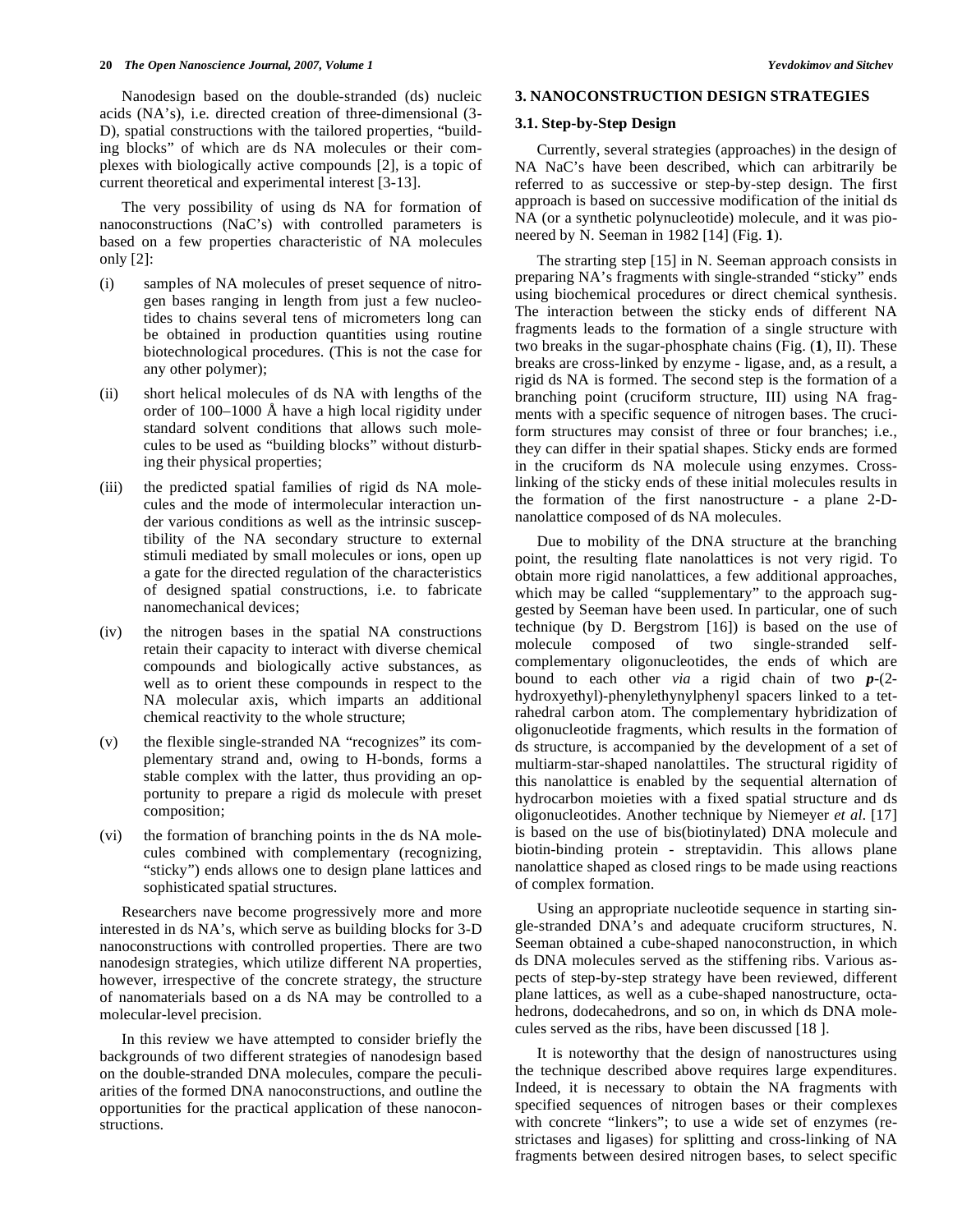

**Fig. (1). Formation of a plane lattice from double-stranded nucleic acid molecules.** (**I**) - two initial fragments with sticky ends (the arrows at the ends indicate the  $5' \rightarrow 3'$  direction of sugar-phosphate chains),  $(\mathbf{I})$  - valuable ds nucleic acid structure obtained after cross-linking of breaks, and (**III**) - the cruciform structure and a plane lattice formed from this structure.

structures from the reaction mixture, to perform careful analysis of their properties; and apply modern monitoring methods (such as atomic force microscopy) in all stages of the nanodesign.

 One can stress, that the creation of 3-D nanostructures from plane nanolattices does not influence the physical and chemical characteristics of DNA molecules and these molecules retain the parameters of the secondary structure of Bform. This opens a way for introducing molecules of various compounds ("guest" molecules) into content of forming NaC.

 The formation of 3-D nanoconstructions with controlled properties, which contain built-in molecules of various compounds ('guest' molecules, Fig. (**2**)), is the most important problem in nanodesign.

 Two aspects related to problem of the "guest" molecules attract the attention. It is well-known that initial ds DNA molecules can easily "absorb" various chemical or biological molecules in the "free" space available inside the helical structure of the DNA molecules. For instance, this space is existing in the helical grooves on the DNA surface, and a socalled "groove-binders" are capable of fixing here. Besides, the partial unwinding of the DNA secondary structure "opens" a space between the DNA base pairs, and a so-called "intercalators" can occupy this space. Taking into account that the spatial ordering of the DNA molecules does not alter the parameters of their secondary structure, there is no principal difference in the concentrations of "guest" molecules absorbed by initial ds DNA in a "free" solution or by ds DNA in the content of the 3-D nanostructure. From this point of view, the creation of NaC's according to "step-bystep" strategy capable of containing in their content a superhigh concentration of "guest" molecules seems to be illusive. However, there is another aspect of this problem, a namely, a free space available between neighboring NA molecules in the 3-D structure. This means, that theoretically there is a possibility to use this space for immobilization (accumulation) of diverse chemical compounds.

 To form spatial NaC's with built-in guest molecules, Mirkin [19] and Letsinger *et al*. [20], as well as Alivisatos *et al*. [21] almost simultaneously used a procedure based on application building blocks in the form of synthetic singlestranded NA fragments linked to colloidal gold nanoparticles. If an alien NA, in which the sequence of nitrogen bases is complementary to the starting NA, is added to the abovementioned system, the hybridization leads to the formation of a rigid ds NA molecule. In this case, gold nanoparticles are located at a strictly fixed distance, which can be controlled accurate to 3.4 Å. Attaching a larger number of single-stranded NA fragments to the gold nanoparticles, one can form 3-D nanostructures, in which gold atoms alternate at regular intervals with ds NA molecules.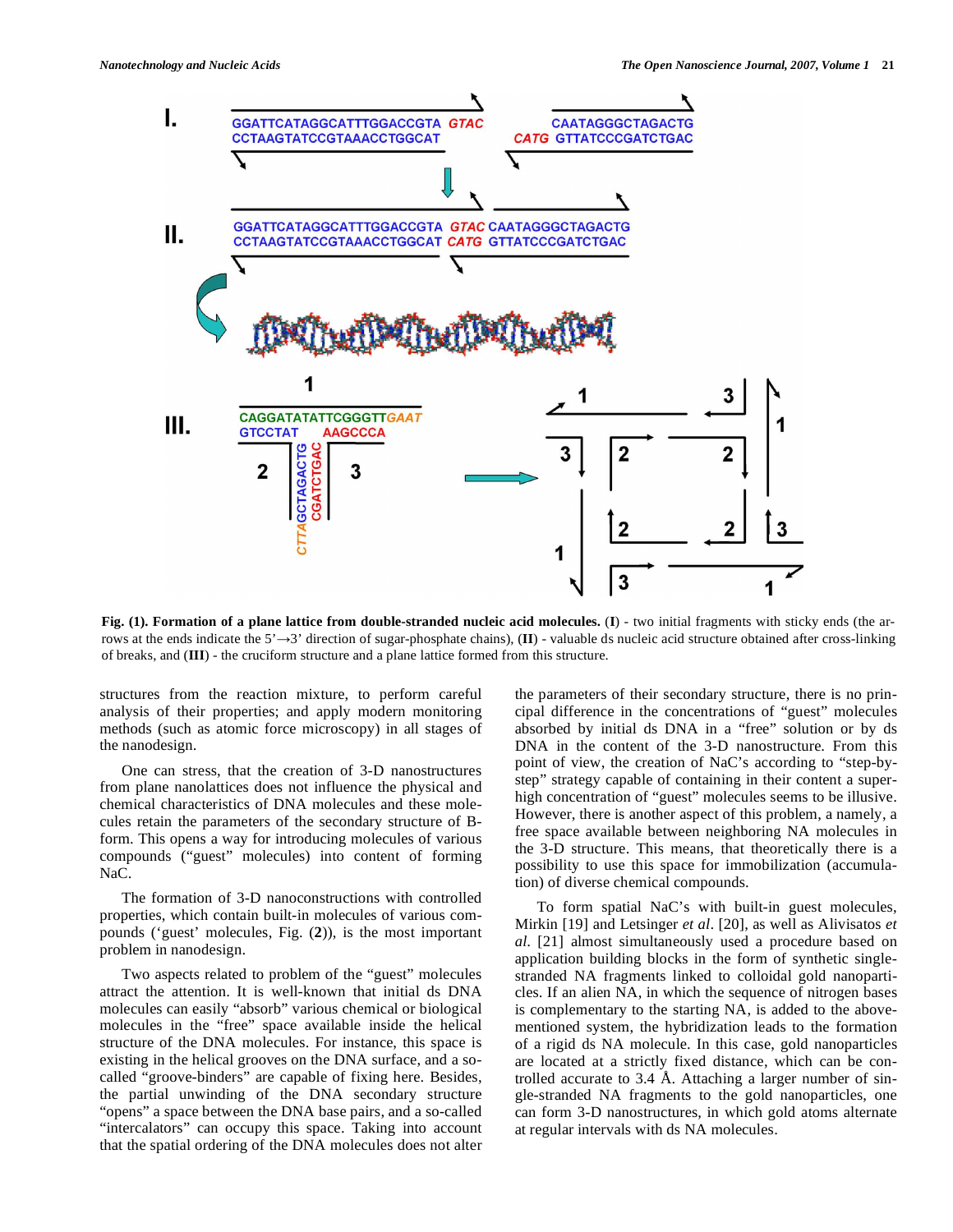

**Fig. (2). Hypothetical nanostructure containing "guest" molecules** (published with permission of the author, N. Seeman).

 Different aspects of the formation and possible practical applications of NaC's composed of metal nanoparticles and oligonucleotide (nucleic acid) molecules were reviewed [22]. In addition, new approaches to design nanolattices containing various "linkers", such as carbon-nanotubes (CNT), etc. were described very recently [11-13].

 Note that practical application of NaC's formed from single NA molecules using the "step-by-step" technique is apparently determined by the kind of problems to be solved. The "guest" molecules in the composition of NaC's can be targets for other biologically active compounds; i.e., biosensing units can be designed on the basis of NaC's to detect materials recognizing "guest" molecules. In addition, the use of 2-D lattice composed of the DNA molecules (polynucleotides) as masks with subsequent incorporation of conducting materials (such as gallium arsenide or indium phosphide) into these networks opens, according to Mauro and Hollenberg [23], the possibility of design the elements (chips) for microelectronics with accuracy greatly exceeding the accuracy of conventional techniques. Insofar as there is no unequivocal answer to the question regarding the distance of electron transfer along the DNA chains, nanoelectronics cannot yet rely on the properties of a single DNA molecule alone. Hence, NaC's combining classical nanoelectronic elements that are of a type with metal nanoparticles and the DNA molecules may show much promise.

 Finally, if it were possible to perform 3-D ordering of individual spatial NaC's (i.e. their crystallization), there might be a possibility of crystallizing in such a structure compounds that are poorly crystallized under conventional conditions but can be incorporated in a particular way into the NaC composition; i.e., it would be possible to perform a specific treatment of "guests". However, such ordering is a difficult problem that has not yet been solved.

 In summary, we can say that, despite of definite achievements in the "step-by-step" strategy, i.e., in the use of individual ds NA molecules as building blocks for nanodesign, the question on formation of ordered 3-D spatial

nanoconstructions with controlled properties based on complexes of these molecules, and practical application of such NaC's remains open to a large extent.

 The physical chemistry of ds NA molecules and their complexes allows to use a quite different approach for spatial ordering the neighboring NA molecules complexed with various compounds.

#### **3.2. Spontaneous Spatial Ordering Nucleic Acid Molecules**

 There are two principally different ways (Fig. **3**) for spontaneous ordering of ds NA molecules or their complexes with biologically relevant compounds. Specifically these ways determine the design of NaC's of various types.

 The first way (Fig. (**3**), I) is the "entropy" condensation; i.e., the process whose driving force is a change in the entropy of a system [24]. It is known that evaporation of aqueous salt solutions containing rigid, helical, ds NA molecules of low mol. mass (below  $1x 10^6$  Da) results in spontaneous ordering these molecules, which leads to the formation of the liquid-crystalline (LC) phases of various types - from cholesteric to orthorhombic [25-27]. It should be noted that the tendency to cholesteric packing is a characteristic property of ds NA (DNA or RNA) molecules (determined by their geometric and optical anisotropy), which these molecules tend to implement first of all.

 In addition to the liquid-crystalline phases, the liquidcrystalline dispersions (LCD's) of ds NA, which arise upon condensation of these molecules, are also known [28, 29]. Such condensation, realized at the phase exclusion of NA molecules from water-salt solutions by adding some polymers (in particular, polyethylene glycol (PEG)) to them, is referred to as the  $\psi$  – psi- (polymer-salt-induced) condensation (Fig. **4**). As a result of phase exclusion, rigid ds NA (or polynucleotides) molecules form particles composed of about  $10^4$  molecules; each particle is about 500 nm in size, which was theoretically evaluated using the results of several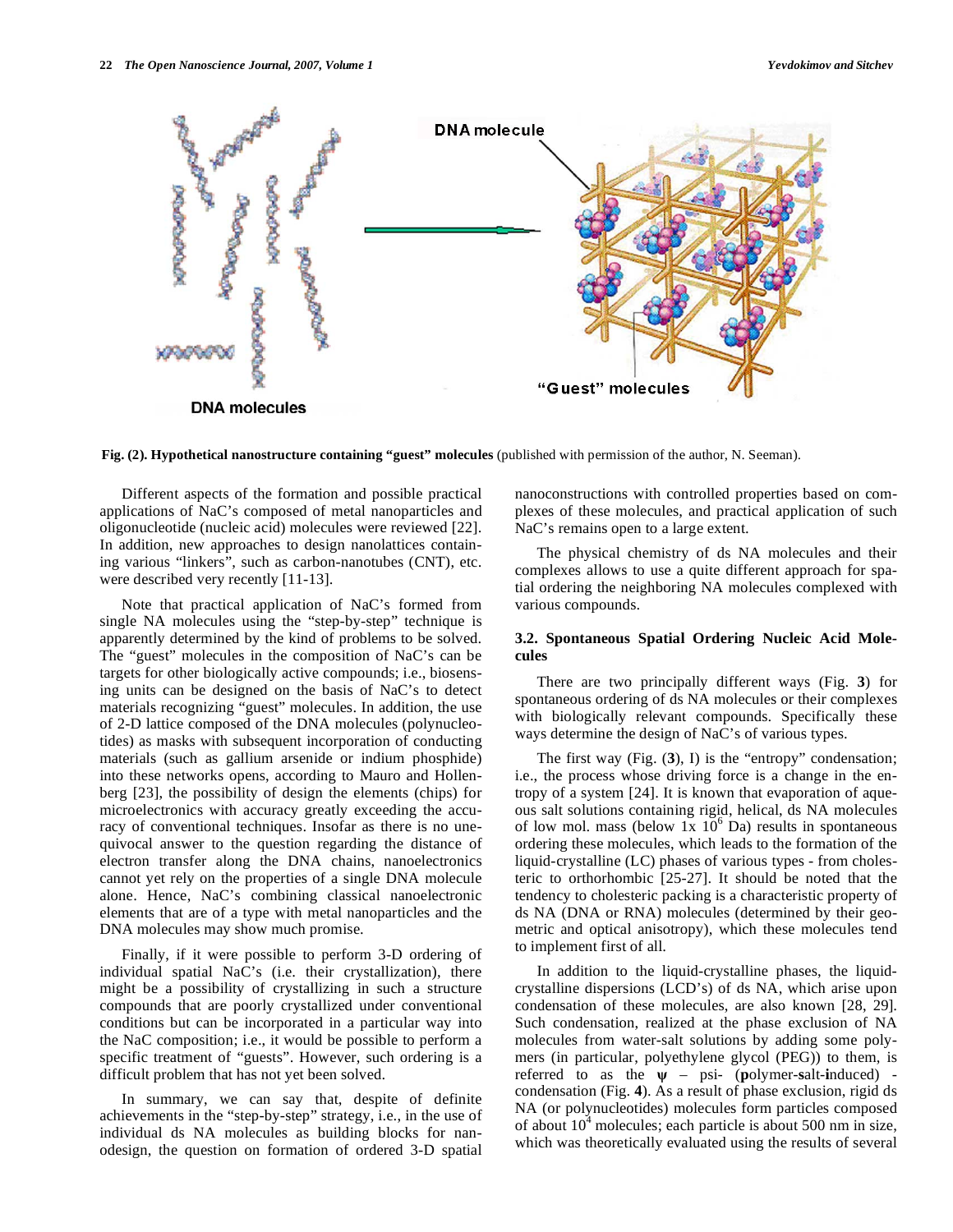

**Fig. (3). Two ways for spontaneous ordering of double-stranded nucleic acid molecules. 1**. the "entropy" condensation, as a result of phase exclusion of DNA molecules from water-salt polymer-containing solutions; **d** is a distance between neighboring "pure" DNA molecules;  $\pi$  means osmotic pressure of the solvent, and the energy (**E**) of interaction between DNA molecules is equal to zero in this case. 2. the "enthalpy" condensation as a result of DNA interaction with biologically relevant polycation molecules; **d** is a distance between neighboring molecules of (DNA - polycation) complexes; and the energy (**E**) of interaction between neighboring molecules of (DNA - polycation) complexes, is not equal to zero in this case.

experimental techniques (low speed sedimentation, UV-light scattering, laser correlation spectroscopy, etc.) [28]. (Note, that in this case the polymeric molecules are not included in a composition of particles of LCD's). According to the X-ray study, NA molecules are ordered in the particle at distances of 3.0-5.0 nm, i.e. they acquire the properties of a crystal, but molecules in the neighboring layers are mobile, i.e. they retain the properties of a liquid. Such combination of properties allows this structure to be called as "liquid-crystalline" (see reviews [25,29] and early references cited therein).

 The most important features of ds NA LCD's are well established now. First, LCD's exist under certain boundary conditions, which are determined by solution ionic strength, by the value of osmotic pressure of water-salt-polymeric solution, etc. The osmotic pressure, which depends on polymer concentration in solution, determines the distance between neighboring NA molecules in a particle. Second, spontaneous constraint of diffusion degrees of freedom of neighboring NA molecules takes place upon phase exclusion. (One can stress here, that between neighboring NA molecules a "free" space is existing indeed, and this space is available for molecules biological or chemical compounds. The distance between NA molecules and "liquid"character of packing these molecules provide the conditions for a quick

diffusion of many compounds (i.e. "guest" molecules) between the NA molecules in one layer as well as between the neighboring NA layers in the spatial structure of the LCD). Third, the combination of geometrical and optical anisotropy of NA molecules causes each next layer formed by NA molecules in the structure of the liquid-crystalline particle (a so-called "quasinematic layer") to be turned through a certain angle with respect to previous one, i.e. spatially twisted or a so-called "cholesteric" structure of the particle arises. (Violation of the boundary conditions results in the disappearance of this spatial structure of particle). Fourth, because NA molecules contain chromophores (nitrogen bases absorbing in the UV-region of the spectrum), the resulting cholesteric may be named as "colored" one. Since the bases are virtually perpendicular to the long axis of NA molecules forming adjacent layers in the structure of the cholesteric, theory [30] predicts an appearance of an intense (abnormal) band in the circular dichroism (CD) spectrum in the absorption region of nitrogen bases, which is indeed observed experimentally. It should be noted that theory [30] imposes no limitations on the number of colored compounds that could be incorporated into the LCD structure in the same manner, i.e. one could expect an appearance of the abnormal CD bands preferably for compounds located by the mode similar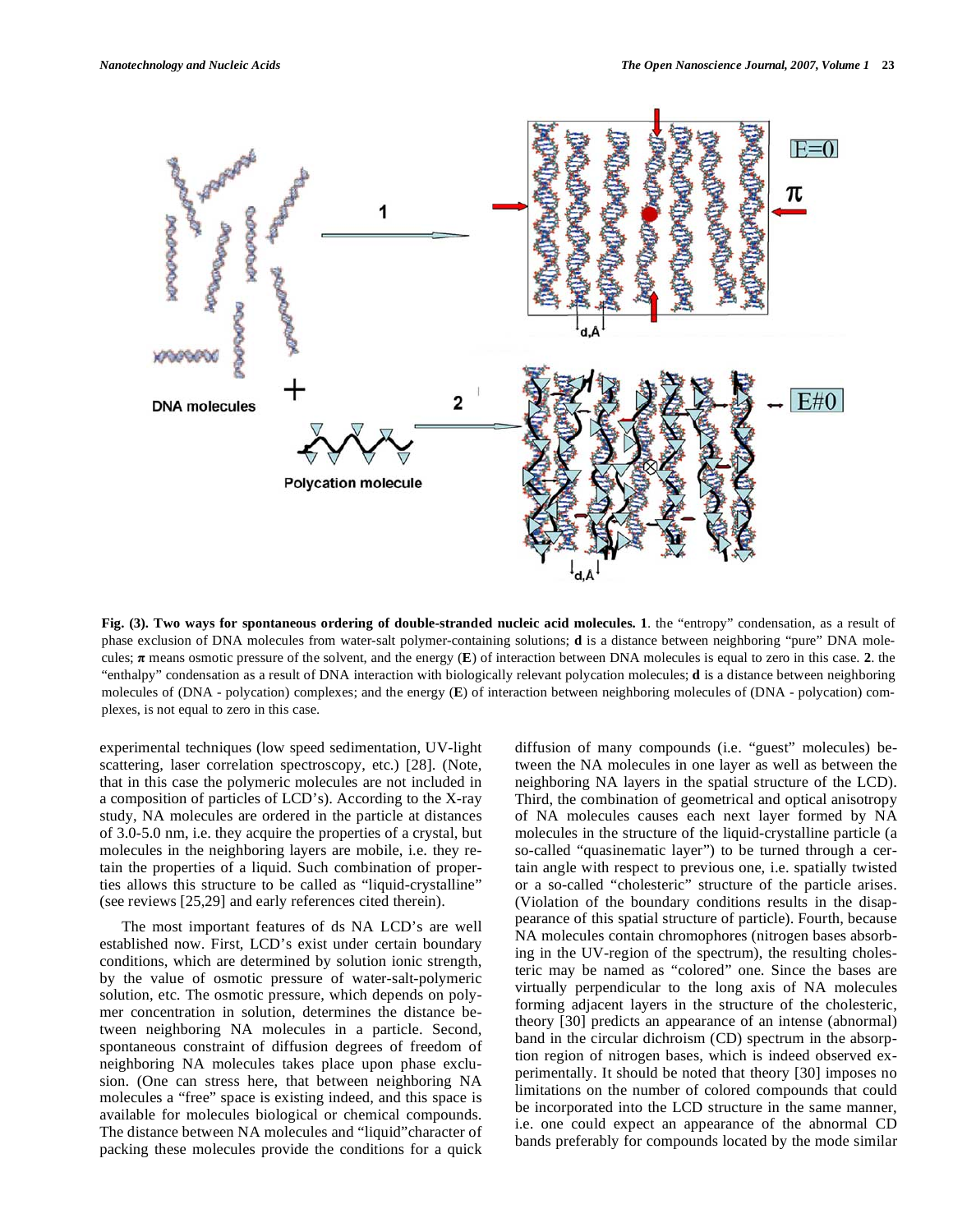

**Fig. (4). Schematic diagram of the formation of a particle of a double-stranded nucleic acid cholesteric liquid-crystalline dispersion (CLCD).** Polymer molecules are shown by filled circles (1) and the DNA CLCD particle is encircled by an oval  $(2)$ ,  $\pi$  means osmotic pressure of solvent, ordering DNA molecules in one layer is shown. Note that polymer molecules do not enter the composition of nucleic acid LCD particles. The formation of CLCD particles characterized by spatially twisted packing of neighboring DNA (or RNA) molecules is accompanied by the appearance of an abnormal negative band in the CD spectrum in the case of DNA and abnormal positive band in the case of RNA in the absorption region of nitrogen bases (**3**).

to that one of nitrogen bases in respect to the ds DNA helix, i.e. especially for compounds incorporated (intercalated) between the NA nitrogen bases. This means that the CD band is an analytical "instrument" capable of monitoring the finest variations in the properties of NA molecules and cholesteric produced thereof. And finally, the chemical reactivity of NA molecules remains unchanged upon formation of the LCD particles; this opens the way for careful, directed alteration of the properties of these molecules.

 The second mechanism of formation of LCD's is the "enthalpy" condensation (Fig. (**3**), 2). The driving force of this process is the attraction between neighboring NA molecules [31] whose negative charges of phosphate groups are neutralized by the counter ions of polycations. The most important peculiarities of the dispersions of (NA-polycation) complexes are shown in Fig. (**3**). First, the exclusion of the ds NA acid occurs when a critical concentration of polycation in the solution is reached (note that in this case, polycation molecules are always part of the composition of the particles formed). Second, the distance, **d**, between the molecules of (NA- polycation) complex in the particles formed is fixed and generally close to 2.5 nm. Third, in some "lucky" cases, depending on the properties (structure, charge distribution, etc.) of polycation molecules, an LCD can be formed from (NA-polycation) complexes, which is characterized not only by a fixed distance between molecules of (NA-polycation) complexes, but also by an abnormal CD band, i.e. it becomes possible to form a cholesteric LCD (see optical properties of the cholesteric LCD above). Finally, at formation of particles of an LCD of (NA-polycation) complexes, the initial reactivity of NA molecules can be significantly limited as a result of the steric location of polycation molecules on the surface of a NA molecule. However, reactivity caused by chemical groups of polycation molecules arises instead. This circumstance opens up the fundamental possibility of using such groups as new reactive centers with high diffusion availability.

 Considering both ways for spontaneous ordering of ds NA molecules or their complexes one can conclude that, theoretically, a fundamental possibility to use NA molecules spatially fixed within the particles of LCD as precursors with adjustable properties for NaC formation is existing, i.e. it is possible to create NaC, whose properties can be specified in advance by controlling both the properties of NA molecules and the solvent used. With CLCD particles (that is, a structure in which adjacent NA molecules are ordered and slow moving) in hand, there appears a possibility not only to use a free space between adjacent NA molecules for fixation here "guest" molecules, but to control optically the mode of the NA molecules packing.

 Besides, despite the significant differences in both ways of NA molecules condensation (Fig. **3**), ordered arrangement of (NA-polycation) in LCD particles and reactivity of chemical groups of polycation molecules can provide the possibility of fixation "guest" molecules as well.

 Hence, for both cases, the fundamental problem is reduced to fixation of "guest"molecules between neighboring NA (or polycation) molecules located at a distance of 2.5 - 5.0 nm in structure of CLCD particles. A possible approach for such a fixation consists in the formation of artificial cross-links between NA molecules. In so doing, it is necessary to retain the spatial arrangement of the particle (i.e. its abnormal optical activity). Taking into account the distances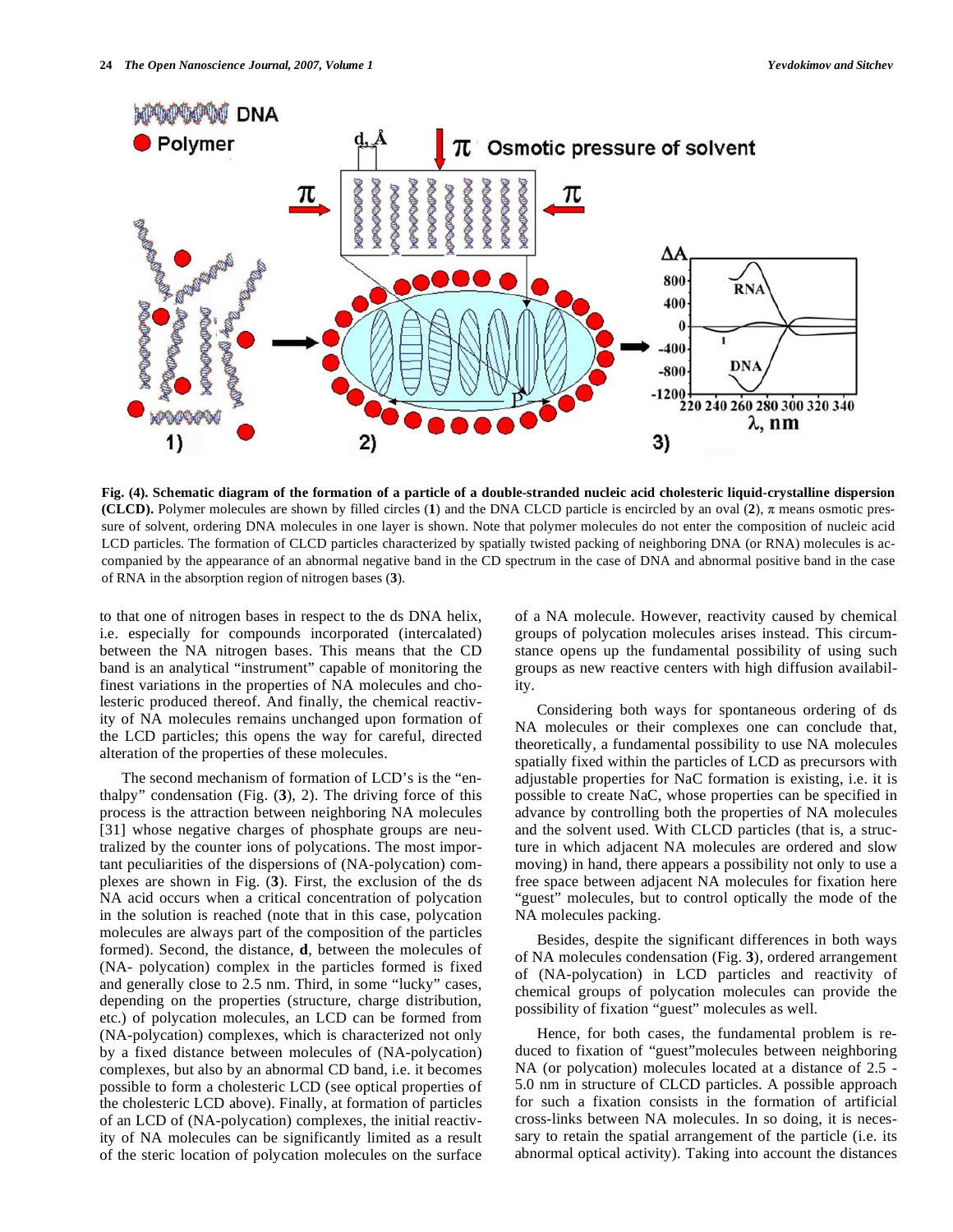between NA molecules one can call the cross-links as "nanobridges" between NA (or polycation) molecules.

#### **3.3. All-At-Once Design**

 The version of nanodesign strategy proposed by us in [2] is based on the use, instead of individual NA molecules, these molecules fixed in spatial structure of their particles of CLCD arising upon phase exclusion of NA molecules from water-salt solutions.

 Obviously, formation of cross-links (nanobridges) between neighboring NA molecules requires the presence of terminal sites on the surface of NA molecules. If such sites are located on neighboring NA molecules, a nanobridge will cross-link the neighboring NA's. Theoretically, such a terminal site can be metal ions specifically fixed in a groove (grooves) on the NA surface capable both of forming chelates with NA nitrogen bases and attaching other ligands that are additionally introduced into the system. Besides, molecules of planar compounds also tend to form the external reaction-able complexes with NA molecules. In view of these circumstances, antibiotics of the antracycline group are of interest. These compounds, owing to their chemical structure, can form chelate complexes with ions of divalent metals, in particular, with  $Cu^{2+}$  ions. Chelate complexes may contain up to 10 repeating subunits; i.e., under certain conditions, antracyclines can form extended planar structures with  $Cu<sup>2+</sup>$  ions (polymeric chelate complexes [32]). Antibiotics of this group (in particular, daunomycin (DAU)) can intercalate between pairs of bases of nucleic acids and synthetic polynucleotides only of the B-family. Upon intercalation, the reactive DAU groups (keto-oxygen and peri-OH-groups) are inaccessible for the chemical reactions. However, it is known that DAU and its analogs can form so-called "external" complexes with the nucleic acids both of the B- and Afamilies [33]. As a result of the formation of an external complex, reactive DAU oxygen-groups become available for chemical reactions, in particular, for chelate formation. Therefore, DAU molecules can also play the role of terminal sites for nanobridges.

 Thus, this nanodesign technology is based on the combination of several known experimental results and some theoretical possibilities, specifically: spatial ordering of neighboring, existence of free space between closely packed NA molecules in cholesteric LCD particles, the relative limitation of NA molecules diffusion mobility, the formation of polymer chelate complexes from alternating metal ions and antracycline molecules under conditions of the phase exclusion of NA molecules, and the use of copper ions and (or) antracycline molecules as terminal sites for nanobridges.

 A nanoconstruction was obtained according to the following scheme: a CLCD was formed from ds NA molecules (Fig. (**5**), curve 1), a DAU solution was added to it up to the formation of a external complex (curve 2), and then the dispersion was treated with a CuCl<sub>2</sub> solution (curve 3). Comparing the curves in Fig. (**5**), one should bear in mind that the abnormal band in the absorption region of DNA ( $\lambda \sim 270$ ) nm, curve 1) reflects the cholesteric quality: the more native the secondary DNA structure and the more ordered the cholesteric packing of DNA molecules, the stronger this band. The amplitude of this band depends linearly on the DNA concentration: the higher the DNA concentration used in the

preparation of the LCD, the stronger the band. Addition of  $CuCl<sub>2</sub>$  to the DNA CLCD processed with DAU and having an equilibrium value of the band amplitude at  $\lambda \sim 500$  nm (curve 2) leads to the amplification of this band related to the optical properties of the chromophore of the  $[DAU-Cu^{2+}]$ complex. All other factors being equal, the amplitude of this band increases with the increase in the amplitude of the DNA abnormal negative CD band at 270 nm. Under the conditions used (the DNA molar mass is  $8x10<sup>5</sup>$  Da and the DNA concentration is 5  $\mu$ g/ml), the maximum amplitude of the band at  $\lambda$  500 nm is equal to 2500 (in  $\Delta A$  units).



**Fig. (5). CD spectra of (1) the initial DNA CLCD and the CLCD**  DNA successively processed by (2) DAU and (3) CuCl<sub>2</sub> solu**tions.**  $\Delta A = A_L - A_R$ , opt. units ( $\times 10^{-3}$ ) ( $\Delta(\Delta A)$  is increase in the band amplitude with the subtracted value of  $\Delta A$  that is characteristic of the initial DNA LCD).

 According to the theory [30], the amplification of the band in the chromophore absorption region shows that the chromophores of the  $[DAU-Cu^{2+}]$  complexes are spatially fixed with respect to the NA molecules in the composition of CLCD particles. Although there are two different models of fixation of  $[DAU-Cu^{2+}]$  chelate complexes near the surface of NA molecules, the experimental data are unambiguously in favor of the model of the complex playing the role of a nanobridge between nucleic acid molecules [2].

 The prerequisites for formation of nanobridges (i.e. the structure of anthracycline compounds, the "phasing" and distance between ds NA molecules, etc.) clearly show that the creation of these nanobridges is a very delicate stereochemical process, which can be realized only under rather strict conditions [2]. The number of  $Cu^{2+}$  ions in the content of nanobridges was estimated directly [34]. If  $Cu^{2+}$  ion forms a chelate complex with four reactive oxygen atoms; this ion is in a  $d^9$  state, which exhibits nonzero magnetic moment [34]). The low-temperature magnetometry, that was used for evaluation of the total magnetic moment, demonstrates that a nanobridge contains six copper ions (II) and a  $[-Cu^{2+} - DAU]$ -  $Cu^{2+}$ -...-Cu<sup>2+</sup>-DAU -Cu<sup>2+</sup>-] nanobridge between neighboring NA molecules has the structure shown in Fig. (**8**).

 The efficiency of the formation of nanobridges depends on the concentrations of both DAU molecules and copper ions. Despite of different values of the band amplitudes in the UV- and visible regions of the CD spectrum, the obtained dependencies are S-shaped with a high degree of consistency. (Amplification of the bands begins when the criti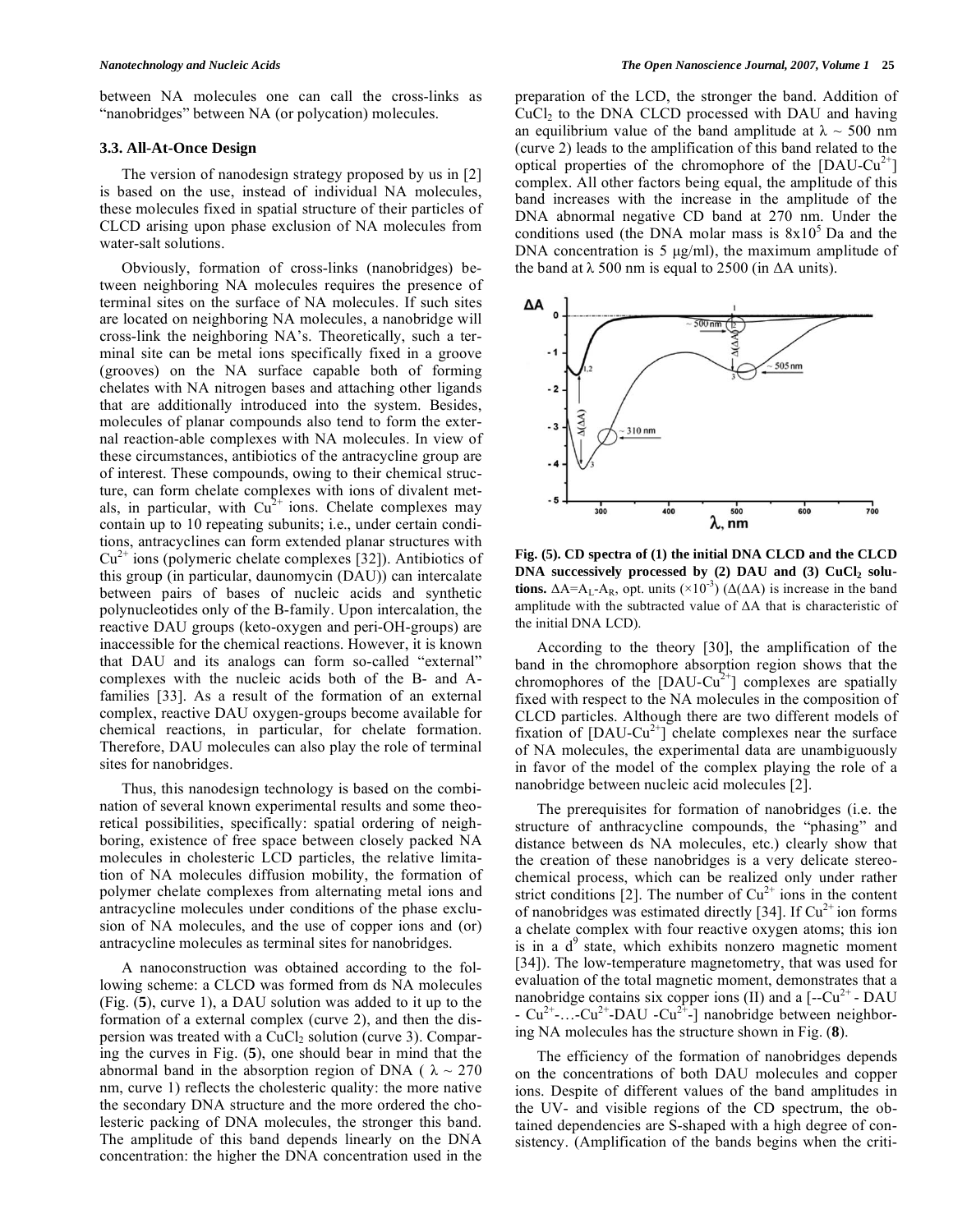cal concentrations of both copper ions and DAU molecules are attained in the solution). For DAU molecules, the critical concentration means that the DAU molecules form external complexes, which arise after the DAU intercalation, are involved in the formation of nanobridges. The critical concentration in the case of copper ions means that these ions induce some changes in the NA molecule, after which copper ions (or their complexes with pairs of bases and DAU molecules) become available for further chelating that is necessary for nanobridge formation.

 The amplitudes of the abnormal bands in the CD spectrum both in the visible and UV- regions of the CD spectrum decrease with an increase in temperature. It is characteristic that the amplitude of the band in the visible region (at  $\lambda$  505 nm) decreases almost to zero, whereas the UV band (at  $\lambda$  270 nm) decreases to a value corresponding to the amplitude of the band of the initial DNA CLCD (Fig. (**5**), curve 1). This fact means that, at a fixed osmotic pressure of the solution (set by the PEG concentration), the CLCD structure remains unchanged under the heating conditions used. The temperature dependences of the amplitudes of the CD bands of a DNA CLCD containing nanobridges at different DAU and CuCl2 concentrations are shown in Fig. (**6**). Comparison of these curves indicates that an increase in the concentration of the nanobridge components and, therefore, the number of nanobridges in the composition of an LCD particle, leads to a few effects: the amplitude of the abnormal CD band is increased and the shape of the curve is changed. Indeed, at a low concentration of the nanobridge components (curve 1), the temperature dependence is exponential, whereas, at their high concentration (curve 3), the dependence becomes Sshaped. Finally, with a growth of the concentration of nanobridges, the temperature at which nanobridges are destroyed, is increased. This circumstance speaks in favor of stabilization of the structure of DNA CLCD particles.



**Fig. (6). Temperature dependences of the amplitudes of the bands ( 310 nm) in the CD spectrum of DNA LCD's containing nanobridges at different DAU and CuCl<sub>2</sub> concentrations.** C<sub>DAU</sub>  $\times 10^{-6}$  = (I) 15, (2) 27.3, and (3) 64 M; C<sub>Cu</sub><sup>2+</sup>  $\times 10^{-6}$  = (1) 5, (2) 9.9, and (3) 20 M;  $C_{PEG} = 170$  mg/ml; 0.3 M NaCl; 0.002 M Na<sup>+</sup> phosphate buffer; pH = 6.7;  $\Delta A = A_L - A_R$ , opt. units (×10<sup>-3</sup>).

 The increase in the melting temperature of nanobridges with an increase in the concentration of the structural elements of nanobridges shows that a new nanostructure arises in the content of cholesteric structure of DNA LCD particles. This nanostructure is composed of nanobridges located both within and between layers of neighboring DNA molecules.

 To determine the state of nucleic acid molecules in CLCD particles, X-ray diffraction analysis of the phases obtained from CLCD's was performed [2]. The X-ray scattering curves contain only one maximum in the range of angles  $1^0$  < 2 $\theta$  < 5<sup>0</sup>, which corresponds to the average distance between molecules in LCD particles. The value of  $\mathbf{d}_{\text{Brage}}$  for DNA molecules fixed in the spatial structure of LCD particles formed of the [DNA-DAU] complex processed in a  $CuCl<sub>2</sub>$  solution (i.e., between the DNA molecules crosslinked by nanobridges) is 30.1 Å. The absence of high-order reflections in the X-ray diffraction patterns indicates the absence of regular 3-D order in the arrangement of molecules of the [DNA-DAU] and [DNA-DAU-Cu<sup>2+</sup>] complexes in LCD particles; therefore, we can only speak about the existence of short-range order in the arrangement of molecules in these particles.

 The high local DNA concentration in CLCD particles and DNA LCD particles containing nanobridges corresponds to the concentration range in the phase diagram of DNA, where these molecules are in the cholesteric liquidcrystalline state [26,29].

 Comparison of the results of X-ray diffraction analysis with the above data on melting of nanobridges indicates that the formation of nanobridges between NA molecules does not violate the initial spatial packing of NA molecules; moreover, it leads to its stabilization. This allows one to suggest that there are conditions, under which this structure must maintain itself even in water-salt solution. In this case appears a possibility to investigate the properties of this structure not only by theoretical, but experimental techniques, for instance, it can be visualized (Fig. **7**). Indeed, immobilization of the DNA LCD particles treated by DAU and then by  $CuCl<sub>2</sub>$  on a nuclear membrane filter and investigation of these particles by AFM shows that every particle is a 3-D construction. The particles are shaped as elongated cylinders. Estimation of the size of 400 particles demonstrates that the sizes varied from  $0.3 \mu m$  to  $0.8 \mu m$  with  $0.5 \mu m$ m as the average, which is in good agreement with the data on the particle size calculations for the initial DNA CLCD's obtained by other techniques [2]. This means that, as a result of the formation of nanobridges between neighboring DNA molecules fixed in the spatial structure of CLCD particles, a spatial structure of CLCD particles arises, in which the neighboring DNA molecules are "frozen". With allowance for the fact that nanobridges can arise both between neighboring DNA molecules of the same quasinematic layer and between DNA molecules of neighboring layers, the formation of nanobridges, in principle, means that, instead of the osmotic pressure of a PEG-containing solution, another factor of the spatial structure stabilization arises, specifically, the number and stability of nanobridges.

 Thus, not only the particles nanodesigned on the basis of DNA CLCD's have been visualized but also some data characterizing the macroscopic parameters of these particles have been obtained.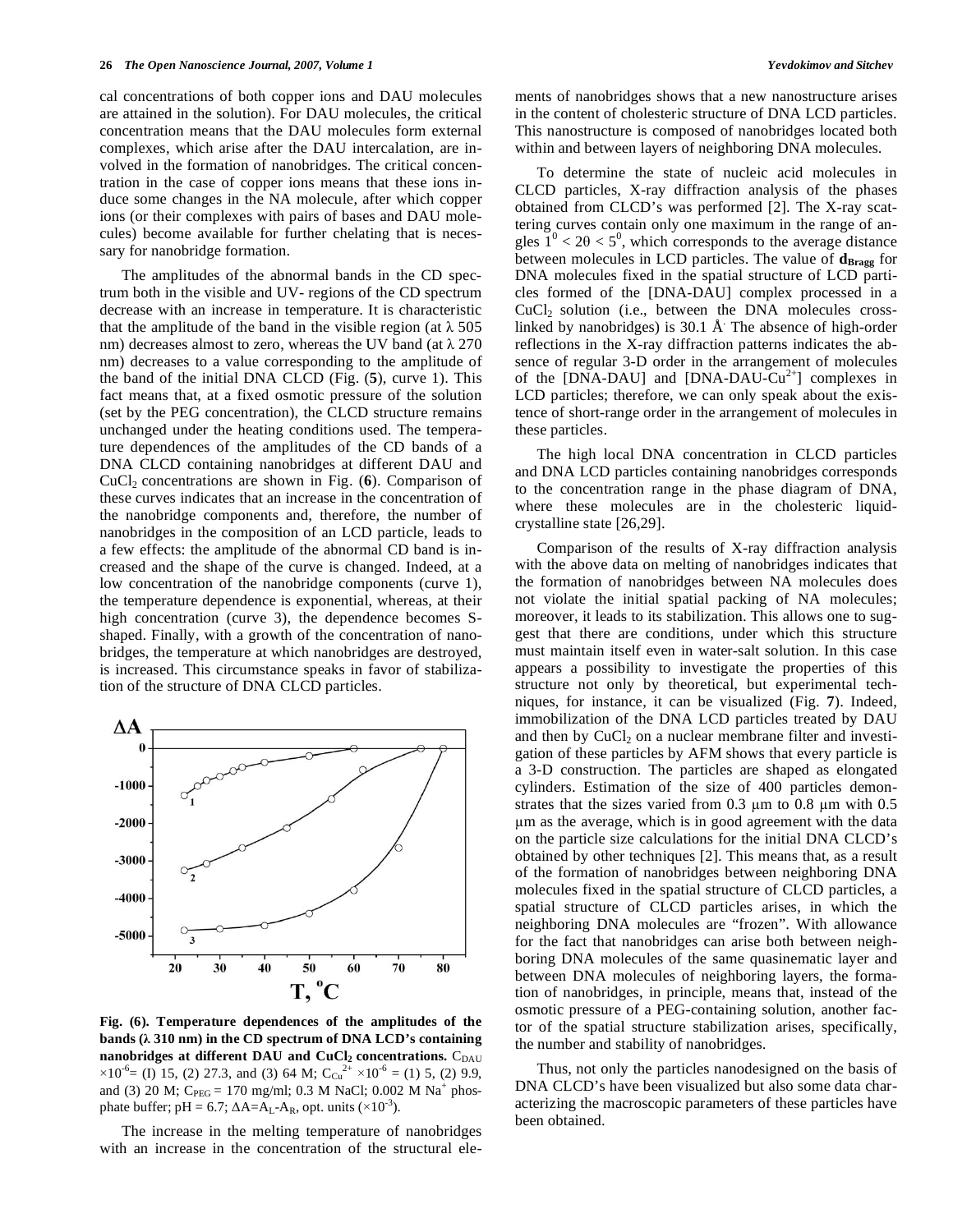

**Fig. (7). 2-D and 3-D images of DNA particles cross-linked by nanobridges and immobilized on a nuclear membrane filter (a), (b) and (c), (d), respectively.** (Dark spots are holes in the filter).

 There are a few principal differences between initial particles of the NA LCD's and NA NaC's. First, in contrast to the NA LCD, the structure of NaC is not "liquid-crystalline" any more; rather it is a rigid, crystal-like structure. Indeed, X-ray diffraction analysis indicates a higher degree of crystallinity of the DNA NaC's as compared to the particles of DNA LCD. Second, in contrast to the NA LCD, NaC has extraordinary high optical activity both in the UV- and visible regions of the CD spectrum. Third, NaC may consist (probably) of two cholesterics. Along with a cholesteric composed of initial NA molecules, there is a possibility for formation of a cholesteric from the nanobridges located between neighboring NA layers. This means that, in the process of formation of the NaC, the abnormal optical activity in the absorption band of the antibiotic ( $\lambda \sim 500$  nm) rises dramatically, enabling us to observe minor changes in the properties of the NaC designed. Theoretical analysis of the properties of such structures was started recently [35].

 The fact of existence of a fairly stable structure whose properties depend on the properties of nanobridges allows one to propose the structure of a NaC based on DNA CLCD particles (Fig. **8**). In this NaC, neighboring DNA molecules form layers with nanobridges composed of alternating antibiotic molecules and metal ions and located within and between these layers. This NaC is a 3-D formation; the diffusion mobility of neighboring NA molecules in it is fairly low and, therefore, this structure does not possess many properties characteristic of NA CLCD's. The NaC developed is unique because it consists not only NA molecules but also antibiotic molecules and copper ions, i.e. "guest" molecules. Besides, this structure accommodates a high concentration not only of NA molecules alone (up to 400 mg/ml) but antibiotic molecules (about 200 mg/ml) and copper ions. This fact indicates that the use of CLCD particles for nanodesign automatically solves the problem that remains unsolved in the "step-by-step" strategy, specifically, ordering of both neighboring NA and "guest" molecules. In addition, the cholesteric structure is formed not only by NA molecules but also "guests" (antibiotic molecules and copper ions). This fact shows that the formation of NaC sharply increases the abnormal optical activity in the absorption region of the antibiotic, a circumstance that is very important from the practical point of view since such a high optical activity makes it possible to monitor with high accuracy all changes in the properties of the NaC formed. Concerning the scientific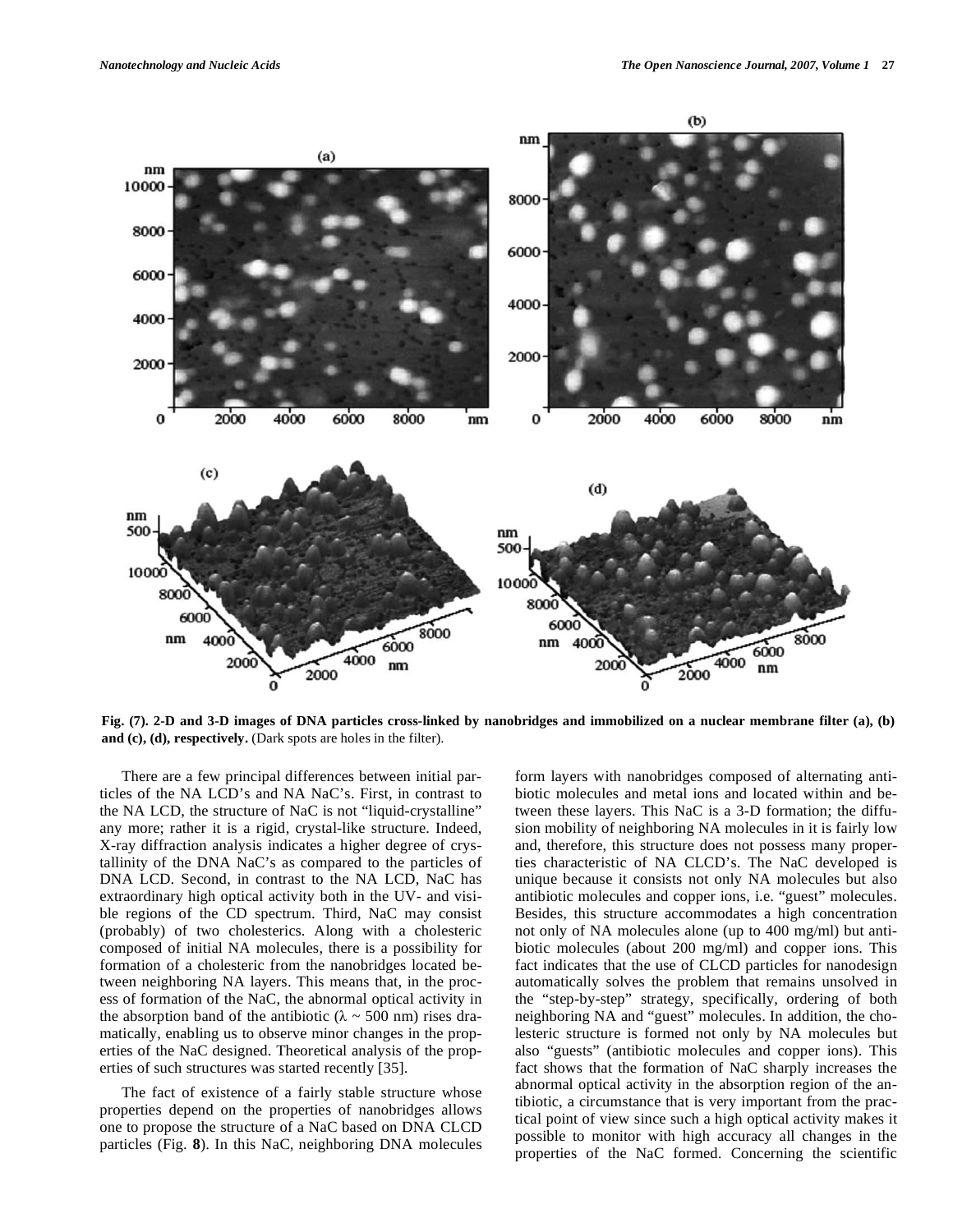

**Fig. (8). Structure of nanobridges formed between DNA molecules fixed in spatial structure of CLCD particles. 1)**. **a**). Structure of chelate complex between daunomycin molecules and cupper ions. **b**). Schematic top view of nanobridge between DNA (I) and DNA (II) molecules. 2). Nanobridges between DNA molecules (for simplicity, nanobridges are turned on 90<sup>0</sup> degrees in respect to their standard position).

value of this NaC, we can say that a new structure based on a NA CLCD has been obtained, which was unknown previously. NaC is a nanomaterial of a new type, whose properties can be controlled in accordance with customer's demands.

 Despite of the "solid" (rigid) structure of NaC, many compounds (from ascorbic acid to poly(aminoacids) and peptides with molecular masses up to 60 kDa) diffuse inside the spatial structure of NaC very easily.

 The considered nanodesign approach may be further improved. In particular, other chemicals or biologically active compounds, as well as their complexes, may be used for nanobridges, or the surface of NA molecules may be chemically modified to diversify the reactivity and afford new types of NaC's.

 An attempt to form a NaC using the procedure based on the "enthalpy condensation" (as a result of DNA molecules interaction with polycation) was described in [36].

 It was shown above, that only in some "lucky" cases, depending on the properties of polycation molecules, CLCD can be formed from (DNA-polycation) complexes, which is characterized by certain distance between molecules of (DNApolycation) complexes, and an abnormal CD band. Hence, for this case the choice of polycation molecule is a crucial point. From this point of view, natural, biodegradable, biocompatible polyaminosaccharide - chitosan (Chi, poly-β-(1-4)-2-amino-2deoxy-D-glucopyranose) seems to be promising [37]. In view of the specific features of the spatial structure of Chi molecules, positively charged Chi amino groups can alternately interact with negatively charged DNA phosphate groups. Chi molecules interact with DNA in such a way as to allow amino groups of Chi sugar residues not only neutralize the negative charges of DNA phosphate groups but also form a specific distribution of positively charged free amino groups near the DNA surface. Since neighboring free amino and hydroxyl groups in Chi molecules form effectively chelate complexes with copper ions [37-40], to perform cross-linking of neighboring Chi molecules fixed in the structure of DNA-Chi CLCD particles, the same approach that had been used to form nanobridges between pure DNA molecules was applied.

 A CLCD was formed from ds DNA molecules *via* their interaction with Chi; then DAU (or  $CuCl<sub>2</sub>$ ) solution was added to it; and, finally, processing in a  $CuCl<sub>2</sub>$  (or DAU) solution was performed. Fig. (**9**) shows that addition of  $CuCl<sub>2</sub>$  to a (DNA-Chi) CLCD (this dispersion exhibits an abnormal positive band in the CD spectrum) and its subsequent treatment in DAU leads to manifold amplification of a positive band at  $\lambda \sim 500$  nm, which corresponds to the optical properties of the chromophore of the  $[DAU-Cu^{2+}]$  complex. Similar amplification does not depend on the order of addition of  $CuCl<sub>2</sub>$  and DAU to the (DNA-Chi) CLCD. In particu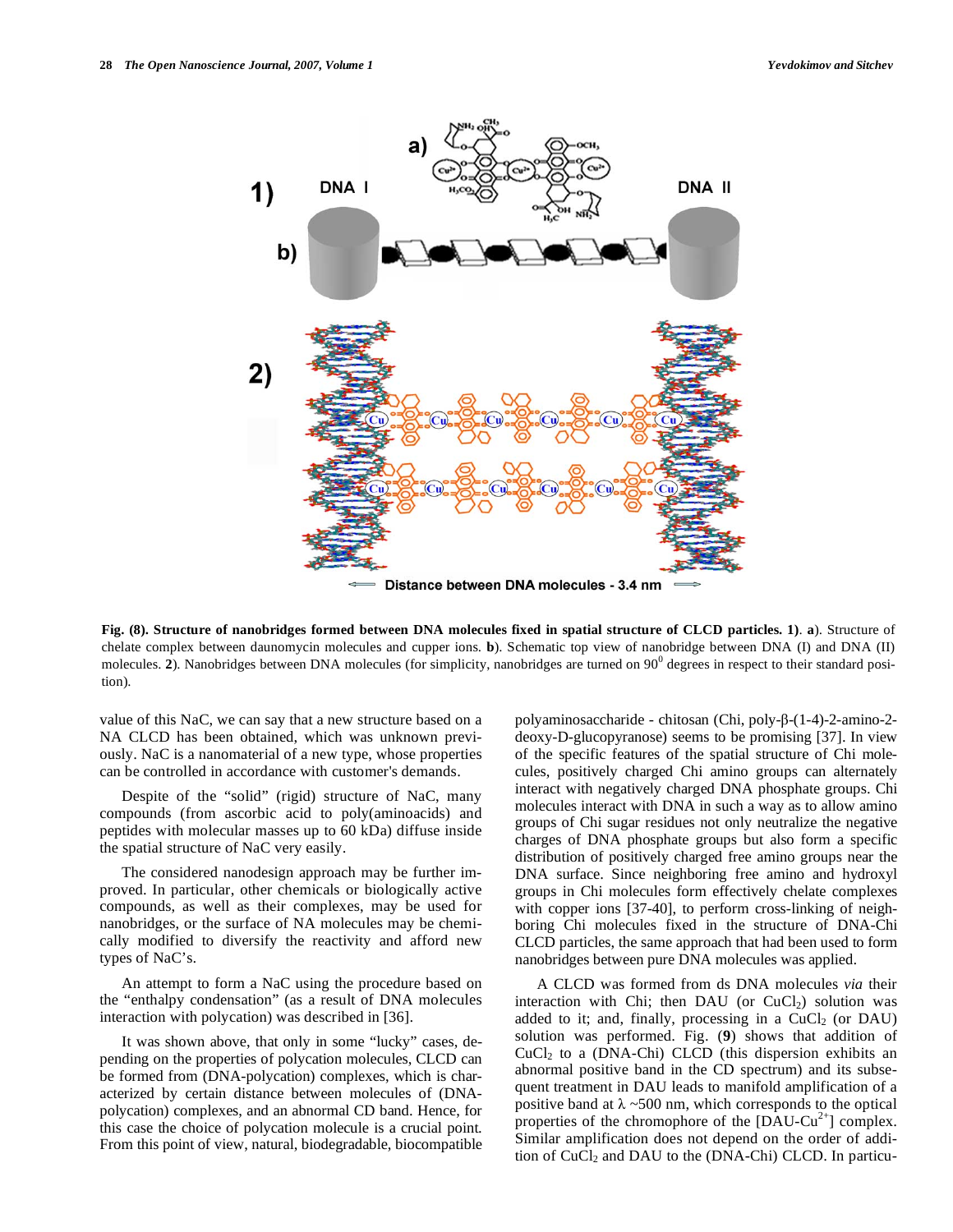lar, such a treatment of the CLCD formed of DNA-Chi complexes (in which Chi molecules have another content of amino groups) and characterized by an intense negative band in the CD spectrum, the negative band in the region of DAU absorption in the CD spectrum is amplified as well.



**Fig. (9). (1) – UV and visible spectra of a CLCD of the DNA-**Chitosan complex that was treated with CuCl<sub>2</sub> and then with **daunomycin (2).**  $C_{DNA} \sim 15.5 \mu g/ml$ ; the Chi preparation contains 65% NH<sub>2</sub> amino groups, 5 kDa;  $C_{DAU} \times 10^{-6} = (1) 0$  and (2) 59.7 M;  $C_{Cu}^{2+}$  × 10<sup>-6</sup> = (1) 0 and (2) 15 M; 0.05 M NaCl; 0.002 M Na<sup>+</sup> phosphate buffer, pH 6.7;  $\Delta A = A_L - A_R$ , opt. units (×10<sup>-3</sup>).

 Amplification of the band in the absorption region of the  $[DAU-Cu^{2+}]$  chromophore reflects, according to the theory [30], that the spatial fixation of this chromophore with respect to Chi molecules in any CLCD formed by various DNA-Chi complexes.

 The important difference of a (DNA-Chi) CLCD from a pure DNA CLCD is that the order of addition of DAU and  $CuCl<sub>2</sub>$  solutions does not affect the extent of the amplification of the CD band. The efficiency of amplification of the abnormal band in the CD spectrum of (DNA-Chi) CLCD's depends also, as in the case of pure DNA, on the concentration of DAU molecules and copper ions. Some part of DAU molecules can intercalate between pairs of DNA bases in the composition of the (DNA-Chi) complex, but this process rapidly reaches an equilibrium. However, only after the end of intercalation an external DAU complex is formed (which is available for chemical reactions) and the abnormal band begins to sharply increase when a copper salt is added. The absence of the critical concentration in the case of copper ions indicates that, in contrast to the case of pure DNA, free chemical groups that are sterically available for chelate formation with copper ions are always present in Chi molecules in the structure of the (DNA-Chi) complex. Such free groups can be amino groups and hydroxyl groups of Chi sugar residues, which form chelate complexes with copper ions characterized by a large binding constant (about  $(1-4)$  x  $10^{14}$ M) [38,39].

 A comparison of the data obtained (Fig. **9**) with the data on the formation of nanobridges in the case of pure DNA (Fig. **5**) demonstrates their qualitative coincidence. Hence, we can conclude that the amplification of the band at  $\lambda \sim 500$ nm in the CD spectrum of CLCD's of different (DNA-Chi) complexes is related to the formation of nanobridges of the [- Cu2+-DAU--Cu2+-] type between neighboring Chi molecules that are bound into complexes with DNA molecules in CLCD particles. With allowance for the fact that, as in the case of pure DNA, nanobridges are be formed both between neighboring Chi molecules within the same layer and between neighboring Chi molecules belonging to neighboring layers, the amplification of the band at  $\lambda \sim 500$  nm reflects the formation of a spatial NaC. This fact shows that the formation of [- Cu2+-DAU-Cu2+-] nanobridges (and, therefore, NaC's based on the (DNA-Chi) CLCD) has the same optical manifestation in all cases. From this point of view, it is of interest to compare the maximal band amplitudes observed at the formation of a NaC based on CLCD's of pure DNA and (DNA-Chi) complexes. Under the conditions used (the DNA mol. mass is 8x105 Da and DNA concentration is 15 μg/ml), the maximum amplitude of the band at  $\lambda \sim 500$  nm that is characteristic of (DNA-Chi) CLCD's does not exceed  $2500 \Delta A$  units, despite of the use of different Chi preparations. Comparing this value with the amplitude given in Fig.  $(5)$  and taking into account the correlation between the DNA concentration and the abnormal band amplitude in the CD spectrum of the CLCD, one can conclude with reasonable confidence, that in the case of (DNA-Chi) CLCD, the maximal band amplitude is smaller than that characteristic of NaC's formed of pure cholesteric ds DNA LCD's by a factor of about 3. Such a difference may be caused by several reasons: (i) a smaller number of nanobridges; (ii) a smaller physical size of nanobridges (the distance between molecules in DNA-Chi complexes is smaller than that of the distance between pure DNA molecules; and (iii) the difference between the angle of inclination of nanobridges between Chi molecules in (DNA-Chi) complexes in forming CLCD's and the angle of inclination of nanobridges between pure DNA molecules. The latter reason may be related to the conformation of Chi molecules located at neighboring DNA molecules. Further investigations should clarify the specific reason for the above-mentioned differences.

 Nevertheless, the fact that the physical size of nanobridges can be small in the case of (DNA-Chi) CLCD's, in combination with the ability of copper ions to form very strong chelate complexes with neighboring amino and hydroxyl groups of Chi sugar residues [38-41], suggests that the structure and properties of NaC's obtained may significantly differ from the NaC's based on the pure DNA.

 In particular, Fig. (10) shows that the amplitude of the abnormal band ( $\lambda \sim 505$  nm) in the CD spectra of CLCD's of NaC's based on different (DNA-Chi) complexes almost does not change with an increase in temperature. This fact indicates that the spatial structure of (DNA-Chi) CLCD remains invariable, i.e., the thermal stability of the NaC's based on (DNA-Chi) CLCD's significantly exceeds the stability of not only (DNA-Chi) CLCD's (curves 1, 2) but also of the NaC's based on the pure DNA.

 An interesting result, which directly speaks in favor of the importance of the conformation of Chi molecules for nanodesign, is the dependence of the amplitude of the abnormal band at  $\lambda \sim 505$  nm in the CD spectrum of (DNA-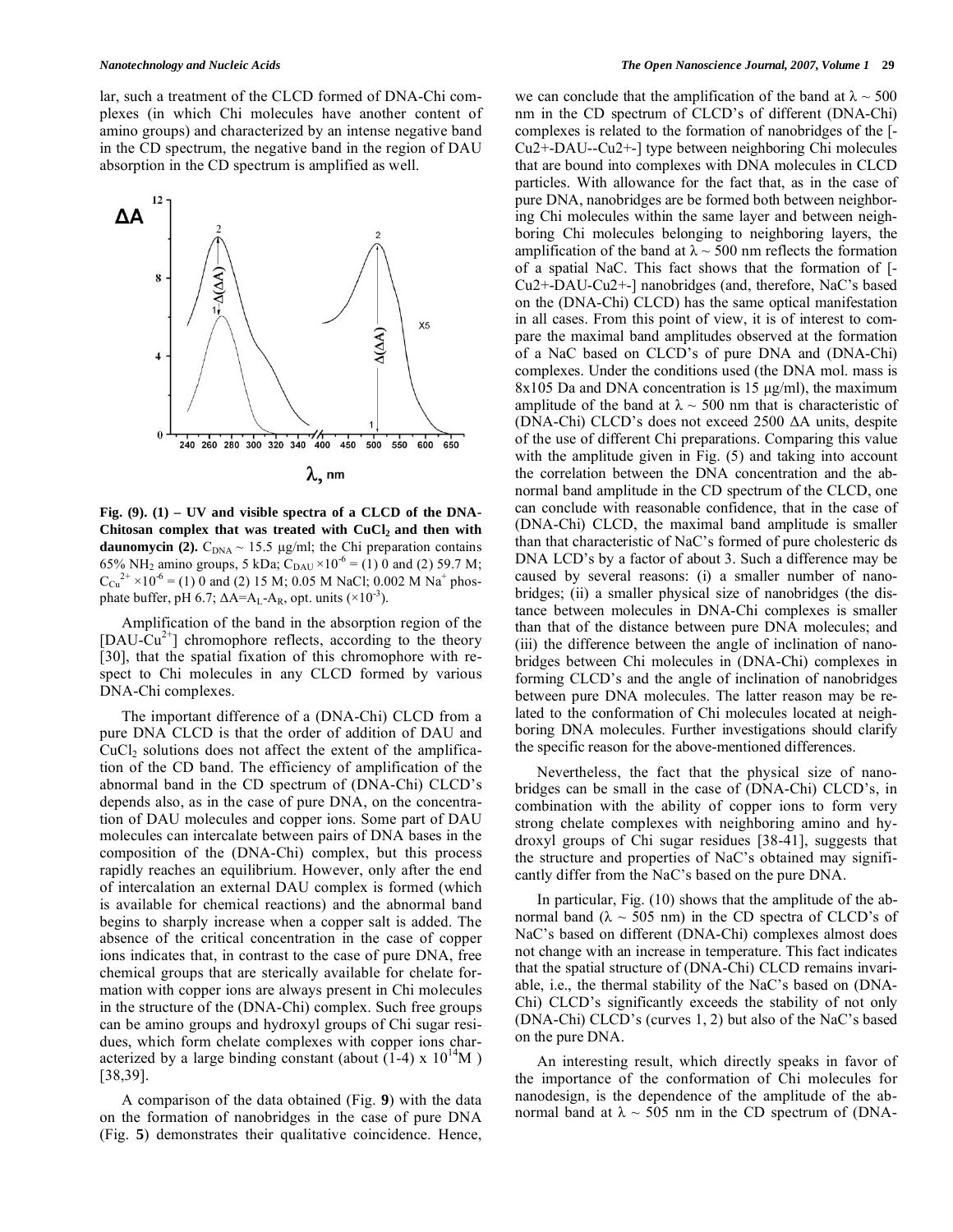

**Fig. (10). Temperature dependences of the relative amplitudes of the bands in the CD spectra of CLCD's formed by (1) DNA-Chi 65 and (2) DNA-Chi 55 complexes (** $\lambda = 270$  **nm) and (3,4) nano**constructions based on CLCD's of these complexes  $(\lambda = 505 \text{ nm})$ .  $C_{DNA} \sim 15.5 \text{ µg/ml};$  (1) Chi 65% NH<sub>2</sub>; 5 kDa; 28.7 µg/ml; (2) Chi 55% NH<sub>2</sub>; 5 kDa; 28.7 μg/ml; (3) 65% NH<sub>2</sub>; 5 kDa; 28.7 μg/ml;  $C_{Cu}^{2+}$  × 10<sup>-6</sup> = 15 M;  $C_{DAU}$  × 10<sup>-6</sup> = 50 M; and (4) Chi 55% NH<sub>2</sub>; 5 kDa; 28.7 µg/ml;  $C_{Cu}^{2+} \times 10^{-6} = 15$  M;  $C_{DAU} \times 10^{-6} = 50$  M; 0.05 M NaCl;  $0.002$  M Na<sup>+</sup> phosphate buffer; pH 6.7.

Chi) CLCD's on the content of amino groups in the Chi molecules (Fig. **11**). This dependence shows that there is a



**Fig. (11). Dependence of the maximal amplitude of the band at**   $\lambda = 505$  nm in the CD spectrum of nanoconstructions based on **CLCD's of the DNA-Chi complexes on the average distance, R***,*  **between amino groups in Chitosan molecules. R**  $(A) = 2 \times (5.15)$  $\times$  100%)/NH<sub>2</sub>; where NH<sub>2</sub> is the percentage of amino groups in a Chitosan sample;  $C_{DNA} \sim 15.5 \mu g/ml$ ;  $C_{DAU} \times 10^{-6} = 55 M$ .

minimal distance between amino groups (about 13 Å, which approximately corresponds to the every-second-one distance) at which neighboring nanobridges composed of molecules of  $(DAU-Cu^{2+})$  complexes can be located. In this case, the low abnormal optical activity indicates that, despite of the high concentration of amino and hydroxyl groups in Chi sugar residues (potential sites of nanobridge formation), the spatial orientation of nanobridges formed is not optimal. Only with an increase in the distance between amino groups in Chi molecules, the steric structure of the Chi ensures the orientation of amino and hydroxyl groups in sugar residues that is appropriate for the formation of optimal nanobridges in the structure of the NaC formed.

 Thus, comparison of the results obtained with the data on the nanodesign based on the pure DNA suggest that nanobridges can be formed between neighboring Chi molecules in (DNA-Chi) complexes that are fixed in the spatial structure of CLCD particles; i.e., NaC's contain molecules not only DNA, but "guests" such as Chi, DAU molecules and copper ions. Hence, NaC's of a new type can be designed.

 Obviously, design of a specific spatial model of nanobridges between neighboring molecules in (DNA-Chi) complexes in the CLCD structure, and therefore, design of the spatial model of this NaC, requires additional theoretical and experimental investigations.

#### **4. CONCLUSIONS**

 In summary, we should note that the NaC's formed on the basis of ds NA's, independent of the way of their formation, can find practical application in different fields of research and technology.

- i) Nanoconstructions with the high DNA and "guest" concentration may be used as "carriers" for genetic material or as a "reservoir" for various biologically active compounds embedded in the composition of these structures. (The fields of application are medicine and biotechnology).
- ii) Nanoconstructions based on particles of CLCD's of ds DNA (RNA) or (DNA-Chi) complexes can be used as sensing units for optical biosensors, which make it possible to determine the presence of relevant biologically active or chemical compounds in physiological liquids. (The fields of application are medicine, ecology, and biotechnology).
- iii) Nanoconstructions with controlled physicochemical properties immobilized in synthetic polymeric films (hydrohels) can be used in technique (for example, as molecular sieves or optical filters). (The fields of application are optics and electronics).

 The data reported here show that ds NA molecules are an important polyfunctional object for nanobiotechnology. Deliberate and controlled variation in the properties of these molecules provides wide possibilities for formation of nanobiostructures with unique properties.

#### **ACKNOWLEDGEMENT**

 This research was supported in part by the grant from the Russian Foundation for Basic Research (project No 06-04- 08073).

#### **ABBREVIATIONS**

| ds | Double-stranded |
|----|-----------------|
|    |                 |

$$
NA = Nucleic acid
$$